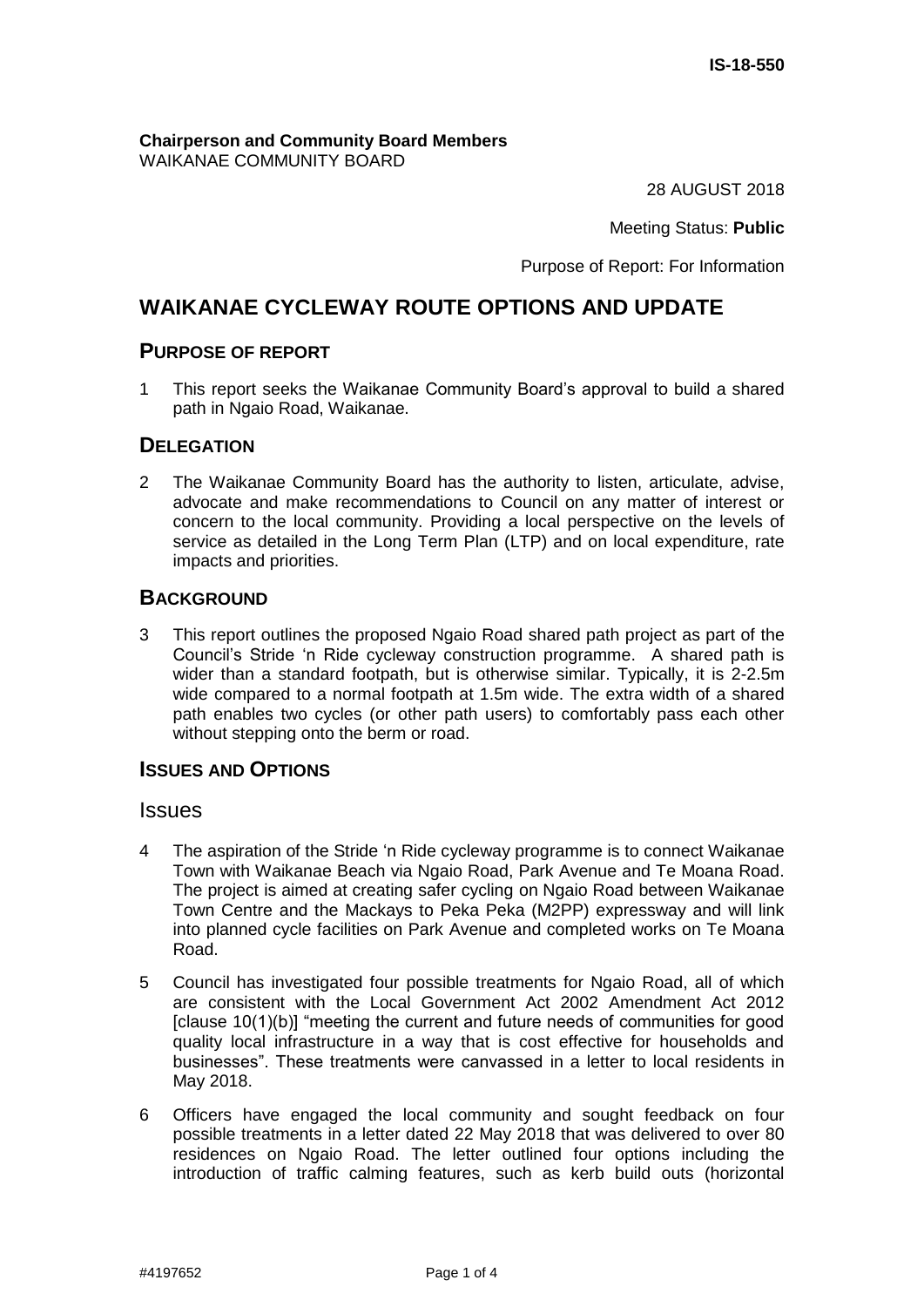deflection) or speed humps (vertical deflection), the installation of on road cycle lanes (and subsequent loss of on street parking), and lowering the posted speed limit on Ngaio to 40 or 30km/hr.

- 7 The existing footpath on the south side of Ngaio Road is in fair condition and while it is currently not unsafe for pedestrians, there are at least 10 sections that are severely cracked and due for replacement. Due to the age and condition of the existing footpath it is seen as false economy to continue to patch and repair, particularly if the original footpath was found to be less than 100mm thick. Eight driveway crossings are also in poor condition and due for replacement. These would be repaired as part of the project.
- 8 As is typical elsewhere, experienced cyclists may prefer and should be encouraged to mix with traffic and ride on the road. To encourage more cycling uptake with a facility that caters for less confident cyclists, as well as pedestrians, mobility scooters and prams, a shared path is the preferred option. This is supported by approximately 50% of all those local residents who responded to the May 2018 letter and web page information.

## **Options**

- 9 Six responses were received from residents on Ngaio Road. Four supported the preferred option although one thought the money would be better spent elsewhere. Two thought the shared path was a waste of time and money and, of those, one supported improvements that would help residents cross the road. The other thought reducing the speed environment or introducing speed humps would be a better outcome.
- 10 The online conversation began in early June with twenty two people providing feedback. Eight people agreed that a shared path was the best (or next best) option and a further eight believed a shared path was a complete waste of ratepayers money. Three respondents preferred on road cycle lanes, and four felt that traffic calming was a better solution. The loss of street trees was an issue for two respondents. It was suggested by some of those who opposed the shared path that the funding should be used to renew existing footpaths in poor condition.
- 11 Based on the feedback received, approximately 50% of respondents recommended that no action was necessary and the dollars should be invested elsewhere. While the other approximately 50% of respondents agreed with the Council's preferred option to build a shared path on Ngaio Road.
- 12 On road cycle lanes permanently remove all 'on-street' parking, which is well patronised particularly at the eastern end of Ngaio Road. On road parking can provide a level of traffic calming, but only when cars are present. A number of respondents requested safer crossing points for pedestrians crossing Ngaio Road and this can be considered through the provision of two or three central islands with any of the options listed.
- 13 There was little interest in either permanently reducing the speed limit or adding vertical deflection (speed humps) or horizontal deflection (traffic calming)' compared to the number of people who preferred the status quo. So for every one person who supported cycle lanes, speed humps or traffic calming, there were four who thought the dollars would be better spent elsewhere in Kapiti.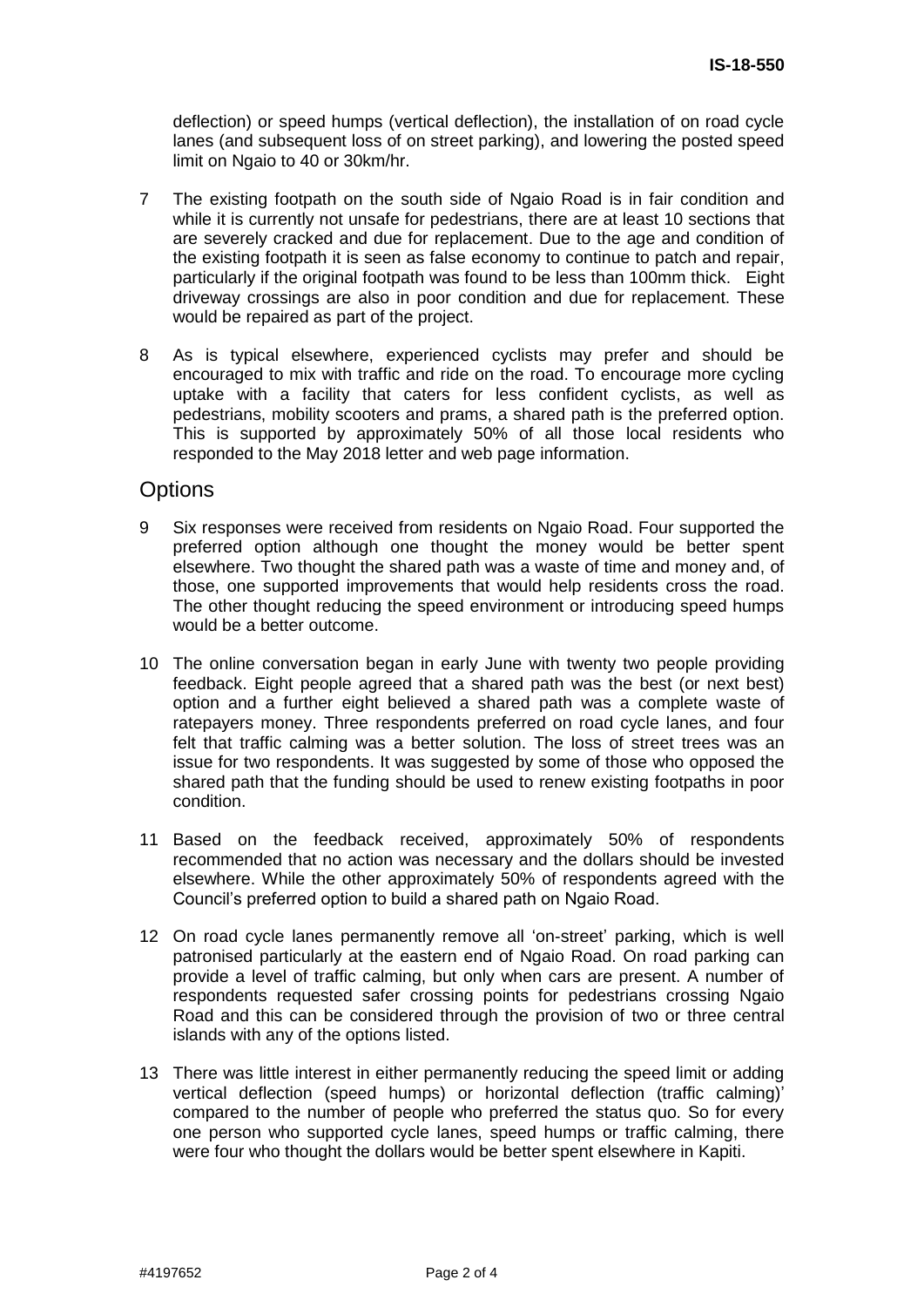14 Based on the feedback received from both residents and respondents to the options suggested, officers recommended that a shared path with additional crossing points to improve pedestrian safety, is the appropriate treatment for Ngaio Road.

## **CONSIDERATIONS**

## Policy considerations

15 There are no policy considerations.

#### Legal considerations

16 There are no legal considerations.

## Financial considerations

17 The Stride 'n Ride programme for 2018/2019 is funded from the LTP Access and Transport programme, Ngaio Road to Town Centre. The Project currently has 51% funding support from the New Zealand Transport Agency although that subsidy rate may increase if the project is eligible for the second tranche (2018-2021) of the New Zealand Transport Agencies Urban Cycleways Fund.

## Tāngata whenua considerations

18 Iwi has been advised of the project and, at the time of writing this report, a response had not yet been received. A verbal update will be provided.

## **SIGNIFICANCE AND ENGAGEMENT**

#### Significance policy

19 This matter has a low level of significance under Council's Significance and Engagement Policy.

#### Consultation already undertaken

20 The Cycleways Walkways and Bridleways Advisory Group support the installation of a shared path on Ngaio Road.

#### Engagement planning

21 Having sought community input on the issue the next step is to prepare a contract document and tender the project. With a successful contract awarded, the residents will be informed when the works will begin, how they might be affected, who they can contact to discuss the project, and how long the works are likely to take.

## **Publicity**

22 At the conclusion of the physical works there will be an opportunity for Elected and Community Board Members to be present for a photo opportunity announcing the completion of the work.